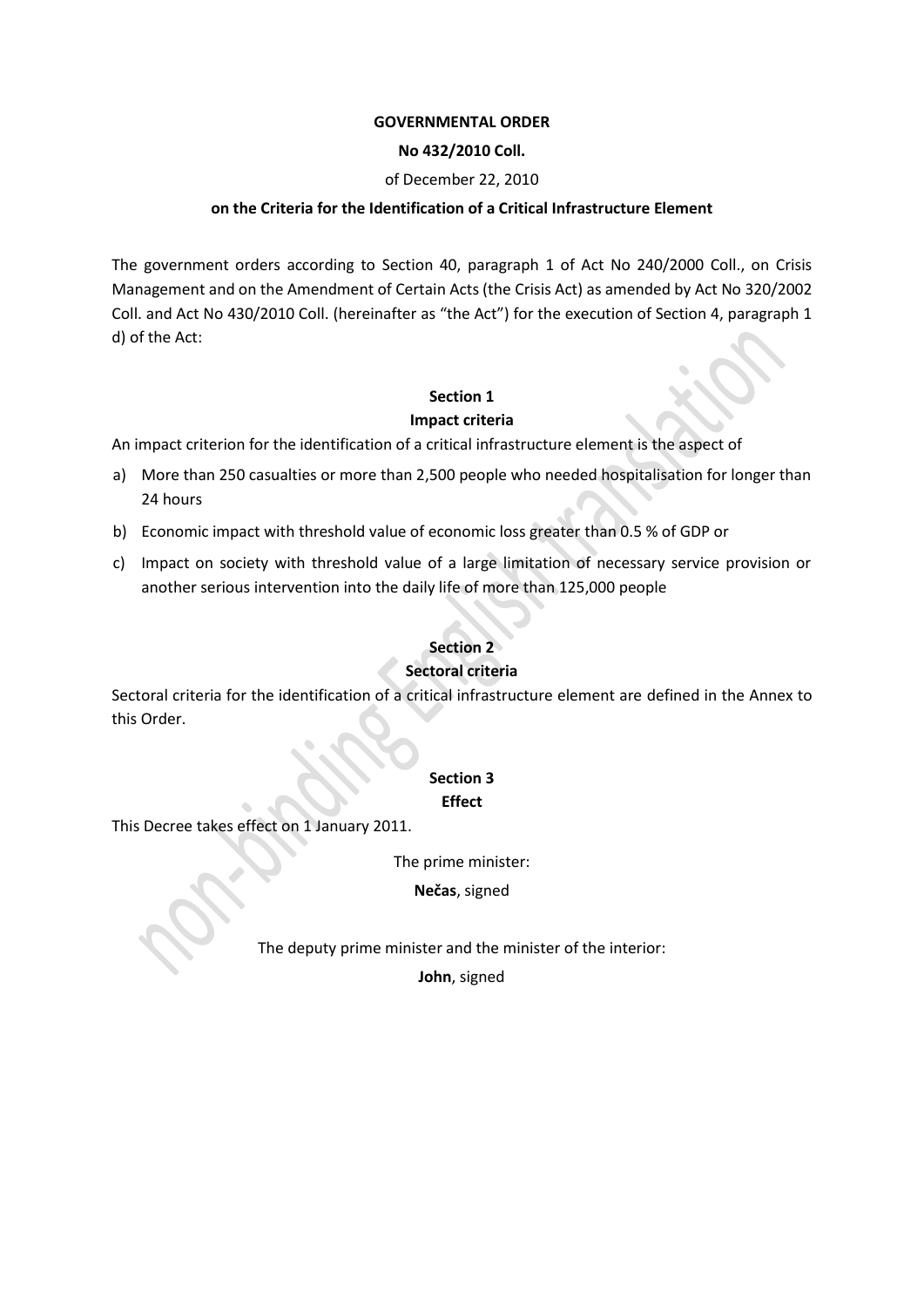#### **Annex**

# **SECTORAL CRITERIA FOR THE IDENTIFICATION OF A CRITICAL INFRASTRUCTURE ELEMENT I. ENERGY**

# **A. Electricity**

- A. 1 Electricity production facility
	- a) a facility that produces electricity with a total installed generating capacity of at least 500 MW;
	- b) a facility that provides supporting services<sup>1</sup> with a total installed generating capacity of at least 100 MW;
	- c) lines for power output and securing the electricity production facility's own consumption;
	- d) a control centre of an electricity producer.
- A. 2 Transmission system
	- a) transmission system lines with voltage of at least 110 kV,
	- b) an electrical substation of the transmission system with voltage of at least 110 kV,
	- c) a technical control centre of a transmission system operator.
- A. 3 Distribution system
	- a) an electrical substation of the distribution system and power lines with voltage of 110 kV (110/10 kV, 110/22 kV and 110/35 kV substations and associated power lines are assessed according to their strategic importance in the distribution system);
	- b) a technical control centre of a distribution system operator.

#### **B. Gas**

- B. 1 Transmission system O
	- a) a high-pressure transit gas pipeline with a nominal diameter of at least 700 m;
	- b) a high pressure national gas pipeline with a nominal diameter equal to 700 mm or smaller;
	- c) a compressor station;
	- d) a transfer station;
	- e) a technical control centre․
- B. 2 Distribution system
	- a) a high or medium pressure gas pipeline;
	- b) a transfer and regulating station;
	- c) a technical control centre.
- B. 3 Gas storage
	- a) an underground gas storage tank with capacity of at least 50 million  $m^3$  of gas;
	- b) a technical control centre.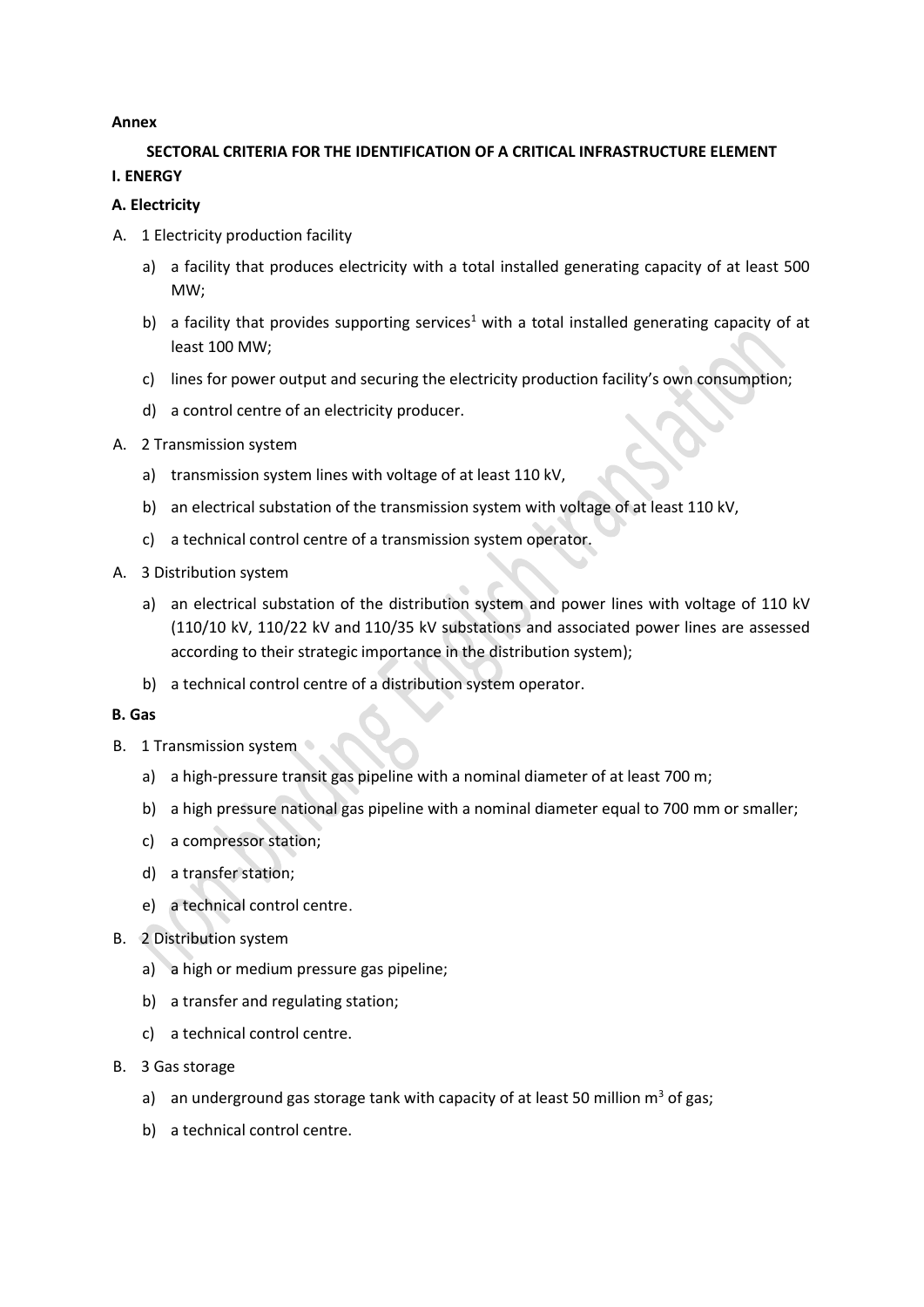# **C. Oil and oil (petroleum) products**

- C. 1 Transmission system
	- a) a transit oil pipeline with a nominal diameter of at least 500 mm, including entry points;
	- b) a national oil pipeline with a nominal diameter of at least 200 mm, including entry points;
	- c) a technical control centre;
	- d) a pumping station;
	- e) terminal equipment for oil transmission;
	- f) the beginning and the end of oil pipeline doubling and branches a pig launcher.
- C. 2 Distribution system
	- a) a pipeline with a nominal diameter of at least 200 mm including entry points;
	- b) a technical control centre;
	- c) a pumping station.
- C. 3 Oil and fuel storage
	- a) a storage facility or a set of storage facilities with capacity of at least 40,000  $\text{m}^3$ ;
	- b) a technical control centre.
- C. 4 Fuel production

A refinery with capacity for atmospheric distillation of at least 500,000 tonnes per year.

### **D. Central thermal energy supply system**

- D. 1 Thermal production facility
	- a) a facility that produces thermal energy with total installed generating capacity of at least 200 MW;
	- b) transferring thermal output from a thermal energy source;
	- c) a control centre of a thermal energy producer.
- D. 2 Thermal energy distribution
	- a) A thermal energy supply system with capacity of at least 500 MW;
	- b) a technical control centre of a distribution system operator.

# **II. WATER RESOURCE MANAGEMENT**

- a) water supply from a single irreplaceable source providing for at least 125,000 residents;
- b) a water treatment plant with capacity of at least 3,000 1/s.
- c) waterworks with volume of collected water of at least 100 million  $m^3$ .

# **III. FOOD INDUSTRY AND AGRICULTURE**

#### **A. Crop production**

The area of farmed land of an individual farm or an agricultural holding, within the territory of one region for an individual plant of at least 4,000 ha.

#### **B. Animal production**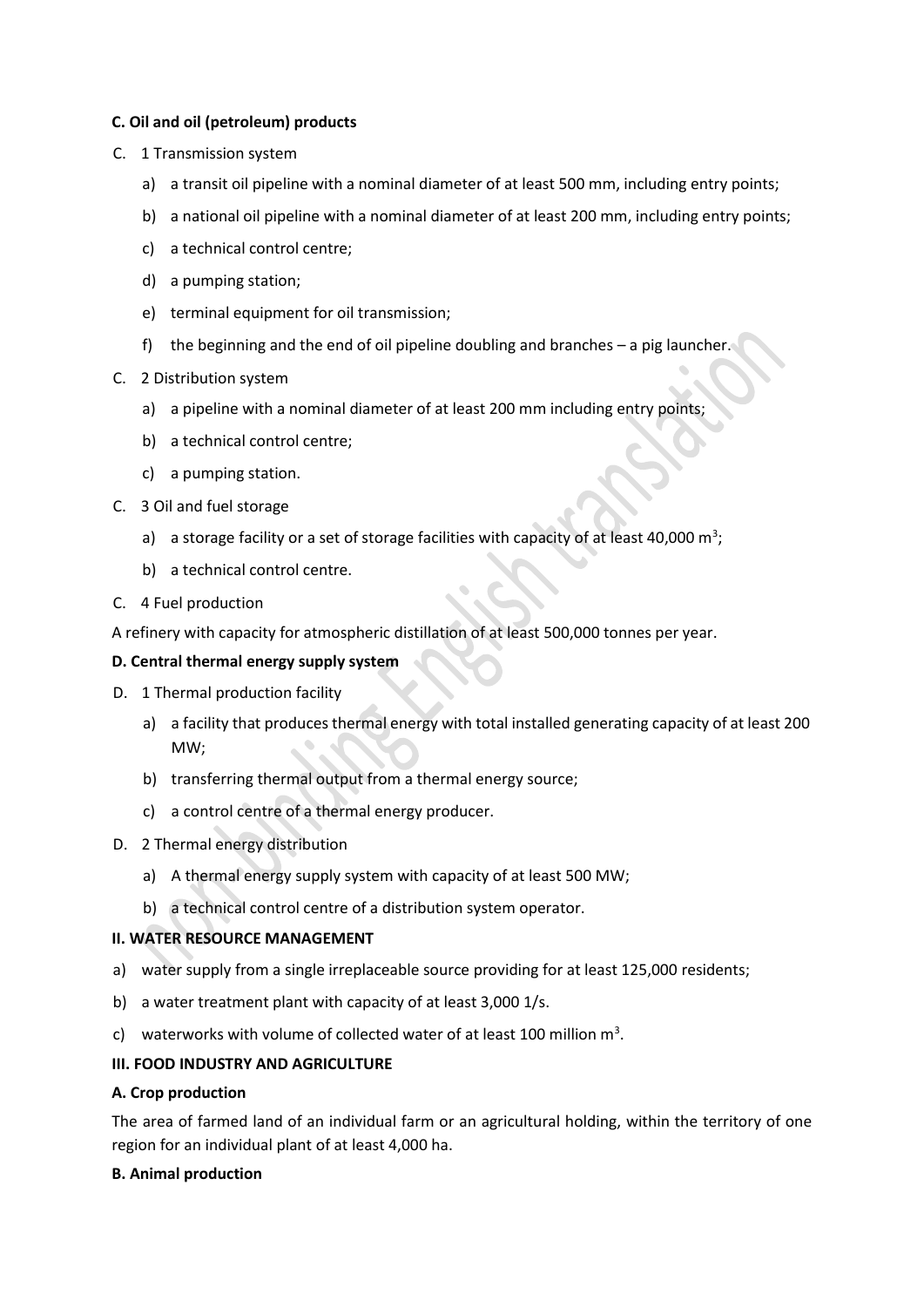The number of reared animals in one farm within the territory of one region according to the primary types of livestock

- a) cattle: at least 10,000 animals;
- b) pigs: at least 45,000 animals;
- c) poultry: at least 300,000 animals.

### **C. Food production**

The irreplaceableness of a plant's or manufacturing shop's production within the territory of one region according to the primary types of food

- a) milled products: at least 80,000 tonnes per year according to the primary types of milled products;
- b) sugar: at least 230,000 tonnes per year;
- c) bakery products: at least 600,000 tonnes per year according to the primary types of bakery products;
- d) milk and dairy products: at least 65 million litres of milk per year or at least 100,000 tonnes of dairy products per year;
- e) meat and meat products: at least 200,000 tonnes of meat per year according to the primary types of meat or at least 500,000 tonnes of meat products per year according to the primary types of meat products.

#### **IV. HEALTH SECTOR**

A medical facility with a total number of at least 2,500 acute care beds.

#### **V. TRANSPORT**

#### **A. Road transport**

An overland road classified under the category of motorways and first class roads<sup>2</sup> if there is no roundabout way available.

### **B. Rail transport**

- a) A national railway<sup>3</sup> including its structural parts provided there is no diversion route of a suitable EN line category with regard to load and space throughput for the loading gauge;
- b) a system of management and organization of rail traffic control on the railways in the Czech Republic in relation to European railways with due regard to the new conditions for securing cooperation within the European Rail Traffic Management System (central, regional and local control centres).

#### **C. Air transport**

C. 1 Airports

A public international airport which is able to accept flights based on instruments, for which it is not possible to secure commercial air transportation via an alternative airport, orsecuring such alternative would be too costly, uneconomic or accomplishable only with undue difficulties.

An alternative airport means a public international airport which

a) is able to secure at least 80 % of the commercial air transportation for which it is identified as alternative;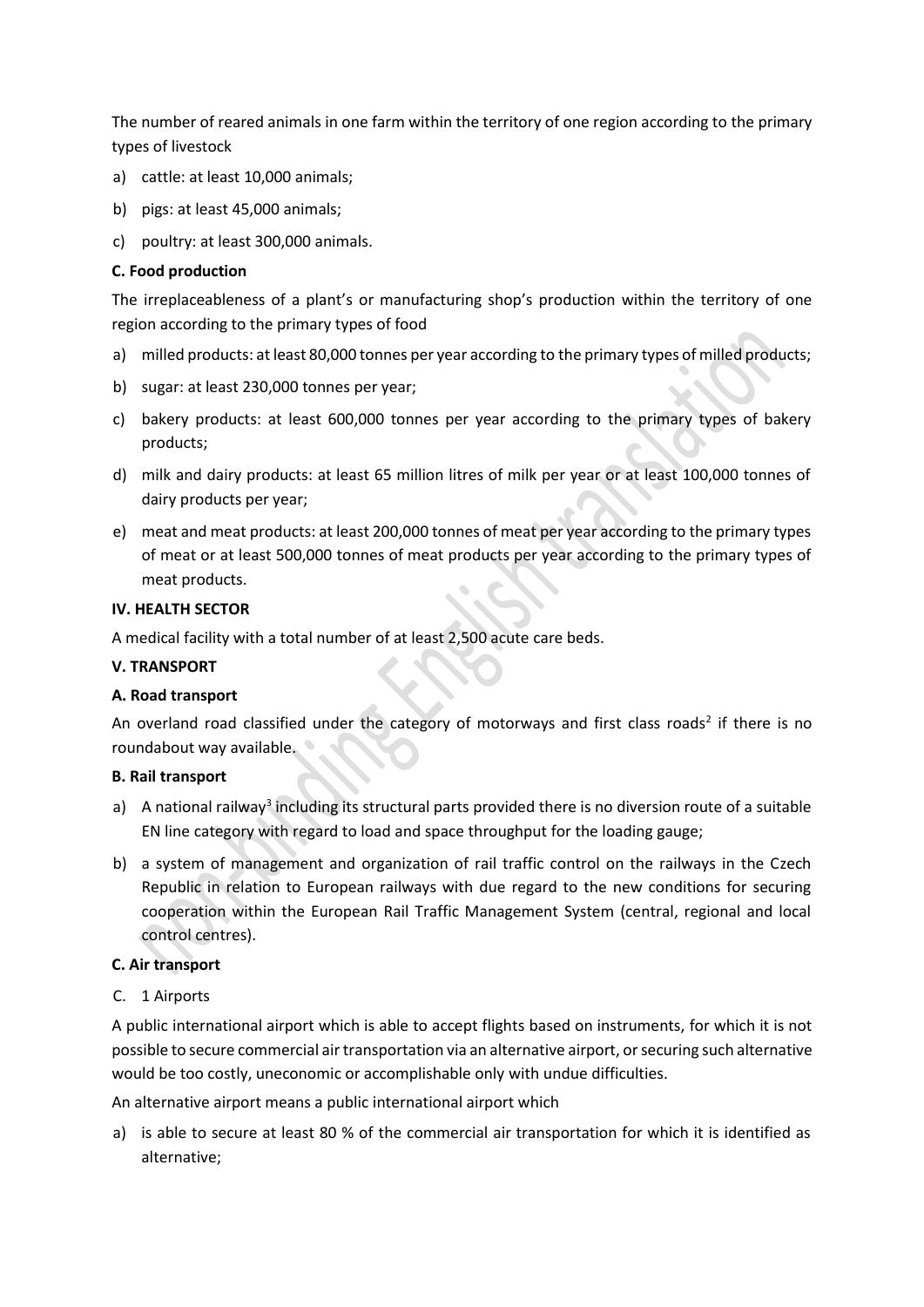- b) is reachable within 2 hours using another mode of transport;
- c) has sufficient capacity of the operating area and terminal capacity;
- d) is of the same or similar category as the airport for which it is identified as alternative, and
- e) is able to accept an instrument flight.
- C. 2 Air traffic control
- a) an approach control service of an airport and a management service of an airport identified as critical infrastructure, or
- b) an area control service providing air control services including aerodrome control service in the air space of the Czech Republic.

#### **D. Inland water transport**

An inland waterway the use of which cannot be replaced by the use of a substitute inland waterway or any other type of transport.

#### **VI. COMMUNICATION AND INFORMATION SYSTEMS**

#### **A. Technological elements of a wired electronic communications network:**

- a) a centre for network control and support;
- b) a central office;
- c) an international central office;
- d) a transit central office;
- e) a data centre;
- f) telecommunication lines.

#### **B. Technological elements of a mobile electronic communications network:**

- a) a centre for network control and support;
- b) a mobile network central office;
- c) a base central unit covering a strategic location;
- d) a base station covering a strategic location;
- e) a data centre;

#### **C. Technological elements of networks for radio and television broadcasting:**

- a) Transmitters for broadcasting television or radio signals allocated for notifying citizens in situations of crisis with a transmitted power of at least 1 kW to secure radio and television broadcasting of a public broadcaster;
- b) an operation control centre;
- c) a data centre;
- d) the network for radio and television broadcasting to secure the operation of radio and television broadcasting of a public broadcaster.

#### **D. Technological elements for satellite communication:**

a) the main terrestrial satellite receiver and transmitter stations;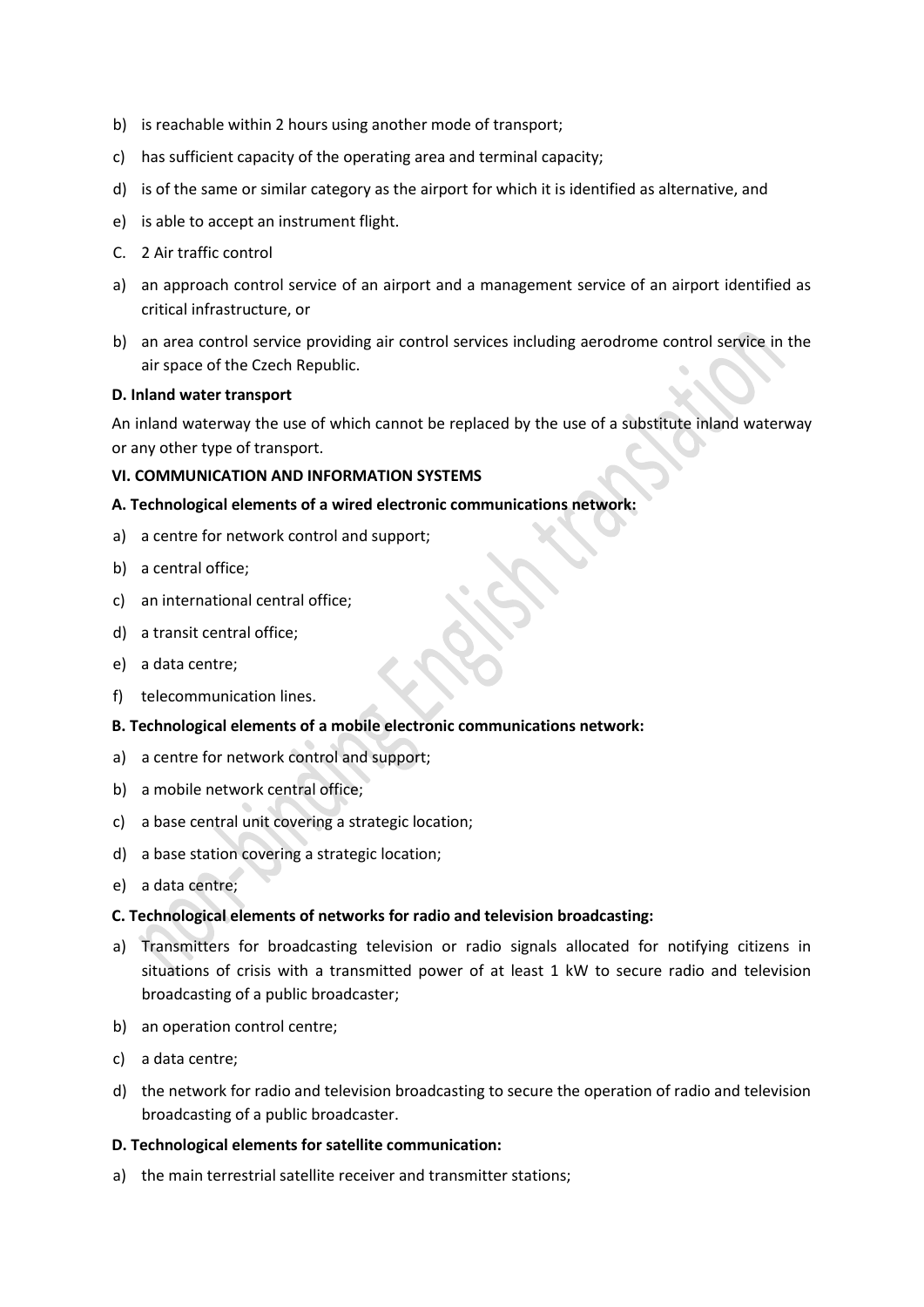- b) the European global satellite-based navigation system;
- c) a terrestrial communication and control centre;
- d) a terrestrial connection network.

# **E. Technological elements for the postal services:**

- a) a central and regional computer centre, a centre for central recording and data storage;
- b) a collection transportation hub;
- c) management and international post;
- d) post transport infrastructure.

# **F. Technological elements of information systems:**

- a) a control centre;
- b) a data centre;
- c) an electronic communications network;
- d) a technological element securing the operation of the domain name system with "CZ" and the protection of the operation of the top-level domain "CZ".

# **G. The field of cyber security:**

- a) an information system which significantly or fully influences the activity of an identified element of critical infrastructure and which is at the same time replaceable only if excessive costs are incurred or in a time period of more than 8 hours;
- b) a communication system which significantly or fully influences the activity of an identified element of critical infrastructure and which is at the same replaceable only if excessive costs are incurred or in a time period of more than 8 hours;
- c) an information system which is operated by a public authority that execute public powers which contains personal data of more than 300,000 people;
- d) a communication system securing the connection or interconnection of an element of critical infrastructure, with a capacity of guaranteed data transmission of at least 1 Gbit/s;
- e) sectoral criteria for the identification of a critical infrastructure element specified in A to F shall be used adequately for the field of cyber security, if the protection of the element fulfilling these criteria is necessary to ensure cyber security.

# **VII. FINANCIAL MARKET AND CURRENCY**

- 1. The activity of the Czech National Bank in ensuring the execution of its powers as specified by law.
- 2. The provision of services in the field of banking and insurance by an entity which offers a comprehensive service portfolio to all clients, has an extensive group of subsidiaries and affiliated companies which secure other financial services, and which has a wide network of regional branches, provided that
	- a) the market share of this entity in the banking sector exceeds 10 % of the total balance sheet of the banking sector, or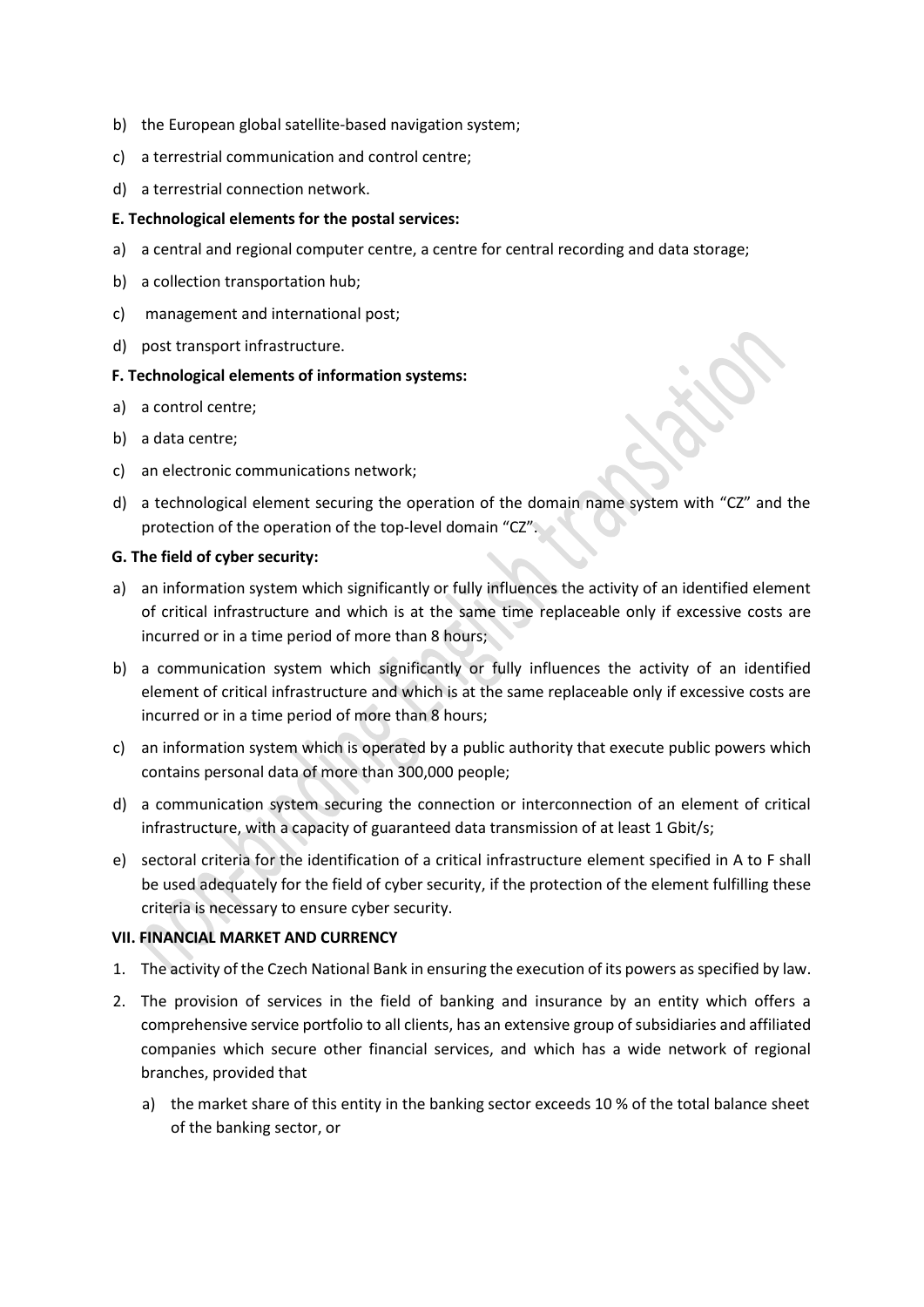b) the market share in the insurance sector of this entity measured by the volume of premiums exceeds 25 %.

#### **VIII. EMERGENCY SERVICES**

#### **A. The integrated rescue system**

- a) An operation and information centre of the Directorate General of the Fire Rescue Service of the Czech Republic;
- b) an operation and information centre of the regional Fire Rescue Service;
- c) a station house of the Fire Rescue Service of the Czech Republic;
- d) an operation centre of the department of the Police of the Czech Republic;
- e) an operation centre of the emergency medical treatment service;
- f) central and regional control centres of the mountain rescue service<sup>4</sup>.

#### **B. Radiation monitoring**

The radiation monitoring network<sup>5</sup>.

#### **C. Forecasting, warning and notifying service**

- a) A forecasting and warning service for the crisis management authorities from the monitoring systems of meteorological and hydrological networks and from the networks of automatic pollutant monitoring system;
- b) monitoring the meteorological, hydrological and pollutant situation which immediately influences the occurrence and spreading of natural disasters and dangerous substances in air, and informing the relevant authorities and the public;
- c) the floods notifying and forecasting service;
- d) securing the activity of the national radiation monitoring network;
- e) the national telecommunication centre for securing national monitoring and information networks;
- f) a regional telecommunication centre within the system of the World Meteorological Organisation;
- g) notifying about the occurrence and end of smog episodes and regulatory measures;
- h) ensuring the meteorological security of nuclear power plants;
- i) ensuring the meteorological security of civil aviation;
- j) ensuring the meteorological security of road traffic;
- k) a point of reference for modelling air pollution and processing reports on air quality according to the legal regulations of the European Union;
- l) a point of reference processing reports on air quality and data on emissions and pollutants according to the legal regulations of the European Union.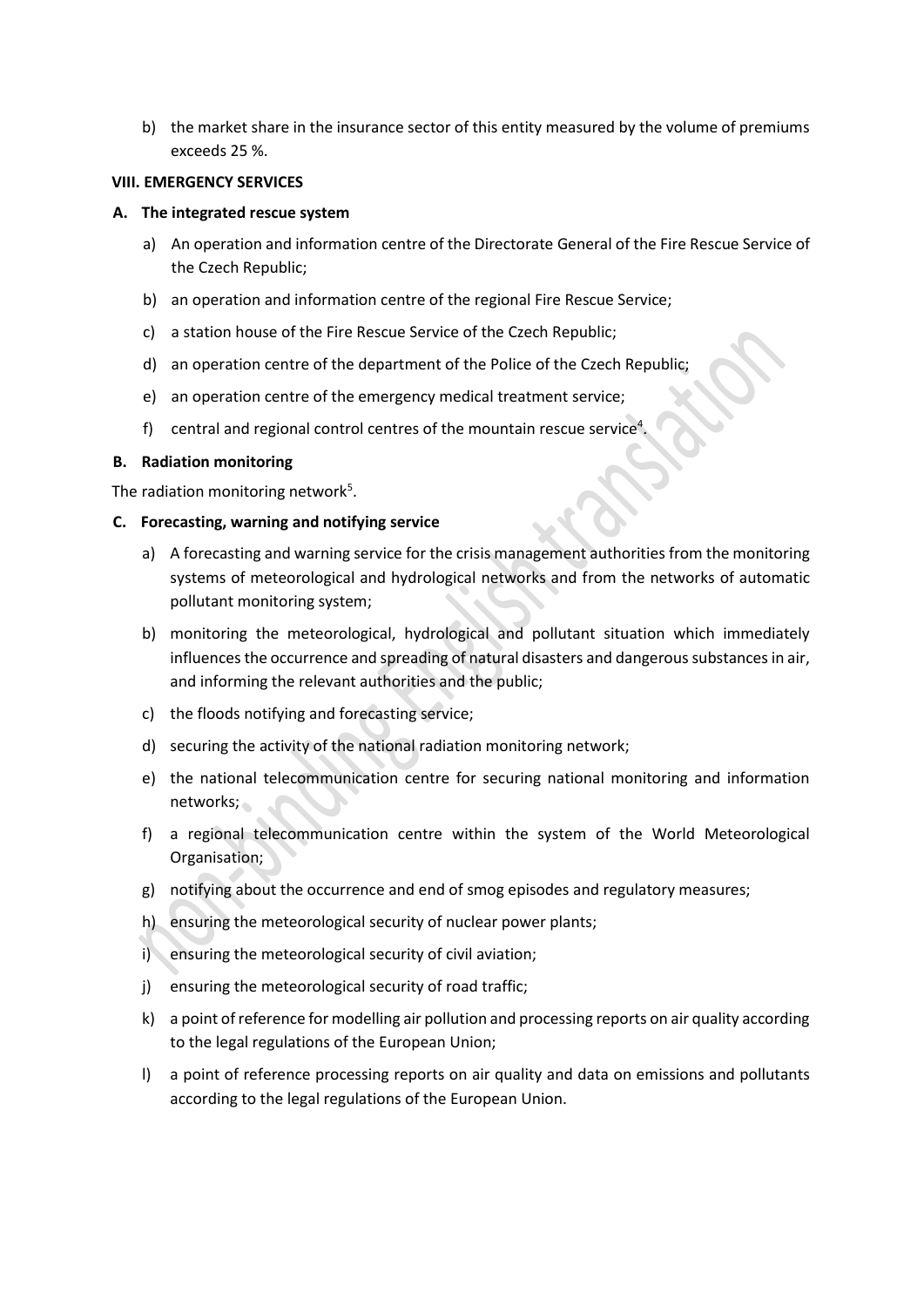#### **IX. PUBLIC ADMINISTRATION**

### **A. Public finance**

The execution of powers of the Ministry of Finance, the General Financial Directorate, the General Directorate of Customs, the Office of Government Representation in Property Affairs and the State Printing Works of Securities in securing the preparedness for solving crisis situations in the field of

- a) financial administration;
- b) customs authorities;
- c) the representation of the state in property affairs;
- d) state securities printing.

#### **B. Social protection and employment**

- B. 1 Social security
	- a) An information system of the register of insured people with regard to health insurance and pensions contributions which contains the data of more than 125,000 insured people;
	- b) an insurance information system of the register of insured people if they are employees or self-employed which contains the data of more than 125,00 people;
	- c) an insurance information system of the register of employers if they are the employers of the employed people which contains the data of more than 125,00 employers;
	- d) an application software equipment for automated data processing needed for making decisions on illness or pension benefits;
	- e) an application software equipment for automated data processing needed for the assessment of medical condition;
	- f) an application software equipment for automatic data processing needed for making decisions on social security contributions and contributions to the state employment policy including advances, fines and additional fees of the social security contributions, and on the creation of a pledge in case of debts with regard to the contributions to social security and contributions to the state employment policy and fines;
	- g) a repository for the data and registers processed by an information system of the register of insured people with regard to health insurance and pension contributions, and an information insurance system of the registry of insured people, and an information insurance system of the register of employers.
- B. 2 State social support
	- a) An information system of social benefits (of their level, of the beneficiaries and applicants for the benefits and of people who are assessed together with them) which contains data of more than 125,000 people;
	- b) an information system of material needs support which contains data of more than 125,000 people;
	- c) a national data network which connects the Labour Office of the Czech Republic General Directorate, regional labour offices, labour office for the capital city of Prague, regional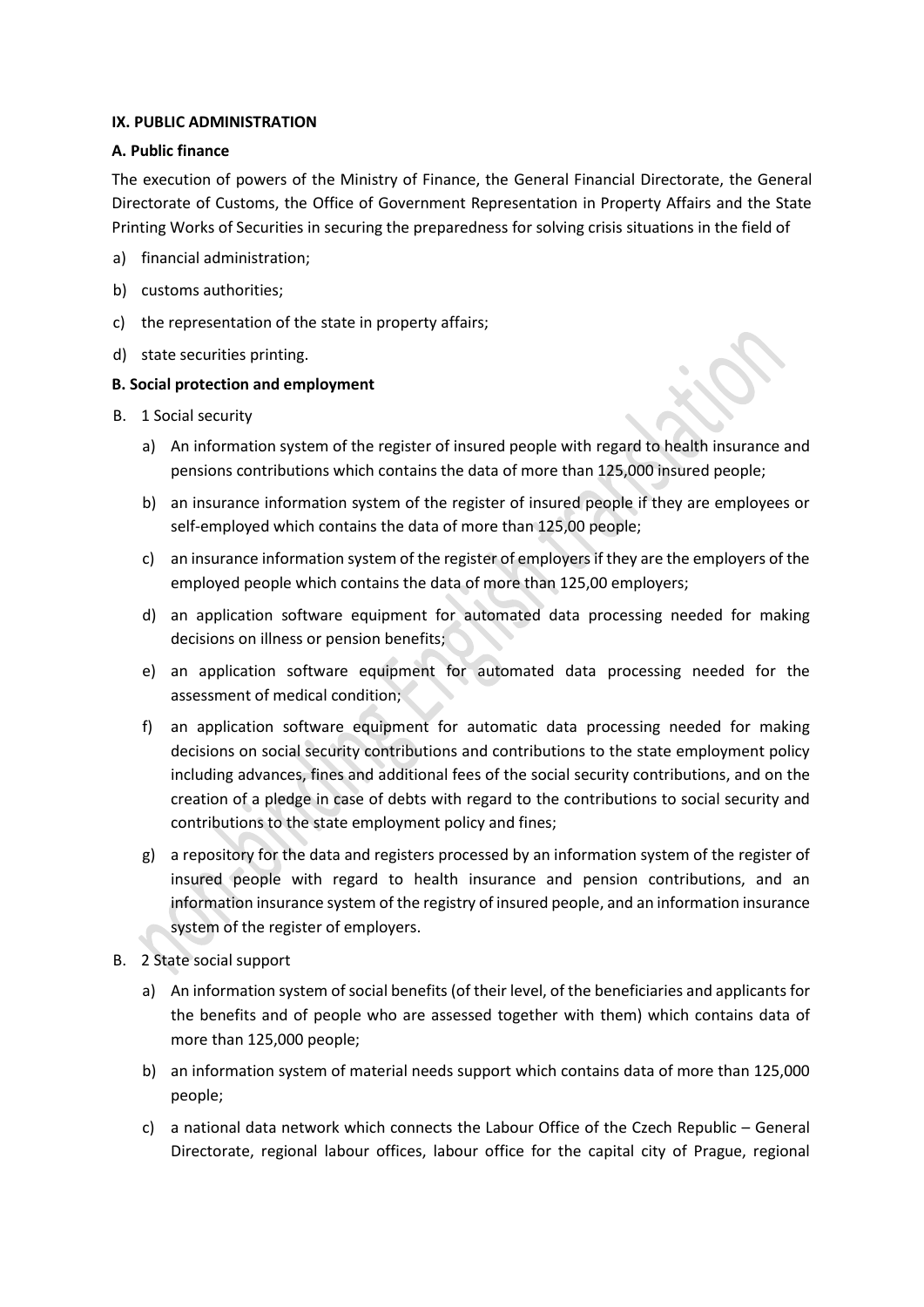authorities, municipal authorities of municipalities with extended powers and appointed municipal authorities, and other authorities.

- B. 3 Public aid
	- a) An information system for the delivering of social service benefits which contains data of more than 125,000 people;
	- b) a national data network which connects the Labour Office of the Czech Republic General Directorate, regional labour offices, the labour office for the capital city of Prague, regional authorities, municipal authorities of municipalities with extended powers and other authorities;
	- c) a register of children and a register of applicants for the purpose of facilitating adoption or foster care which contains data of more than 125,000 people.

# B. 4 Employment

- a) An information system of the employment policy the register of job vacancies, the register of people interested in finding a job, the register of job seekers, the register of people with a disability, the register of foreign citizens and the register of permits for the performance of artistic, cultural, sports or advertising activities of children, which contains data of more than 125,000 people;
- b) a national data network which connects the Labour Office of the Czech Republic General Directorate, regional labour offices, the labour office for the capital city of Prague, regional authorities, municipal authorities of municipalities with extended powers and appointed municipal authorities, and other authorities.

#### **C. Other state administration**

The execution of powers of ministries and other national authorities related to ensuring preparedness for solving crisis situations.

#### **D. Intelligence services**

- a) The execution of powers of the Office for Foreign Relations and Information;
- b) the execution of powers of the Security Information Service.